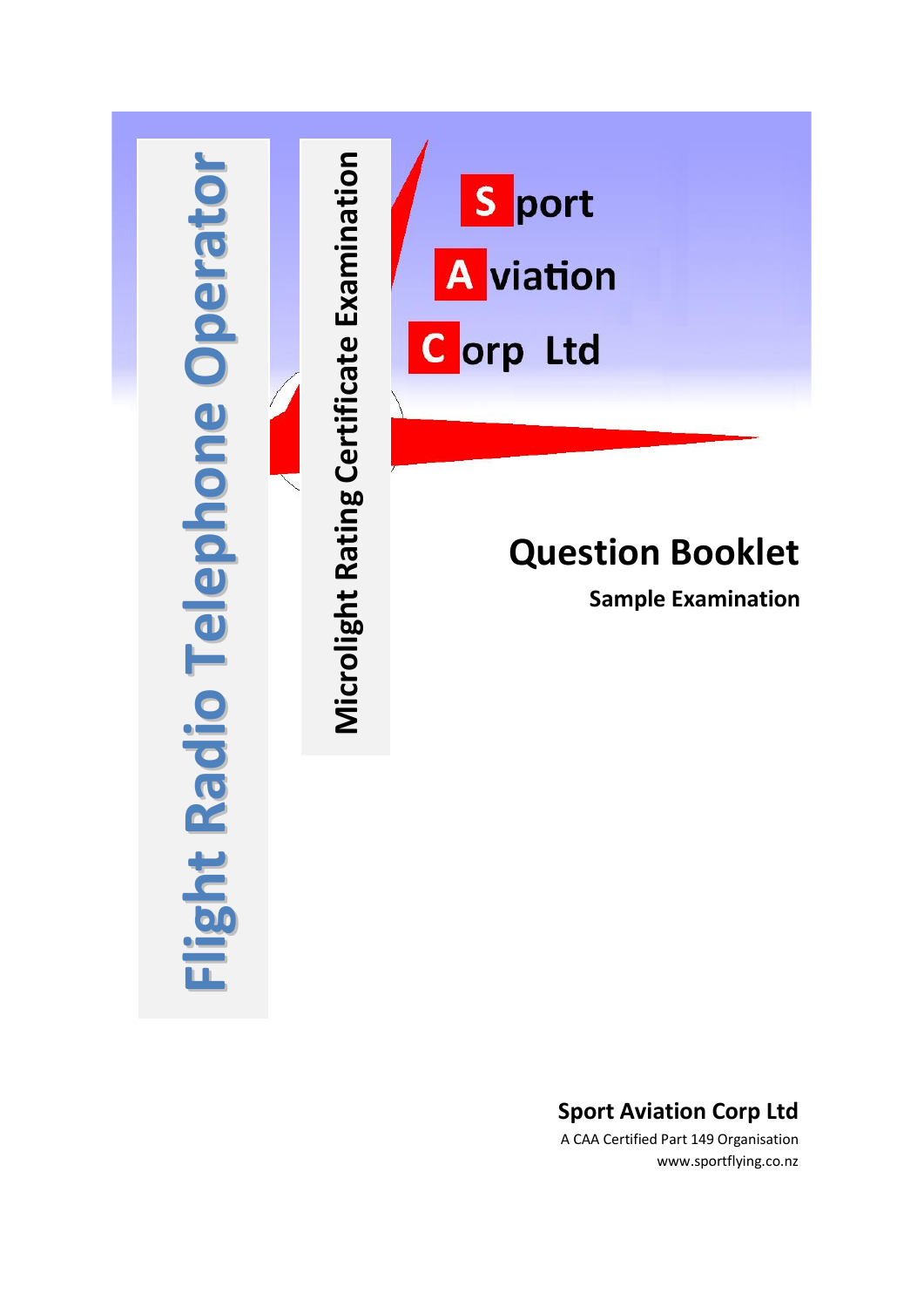## *Introduction*

| <b>Suggested Time:</b> | <b>Forty Minutes</b>                                                       |
|------------------------|----------------------------------------------------------------------------|
| <b>Questions:</b>      | 15 multiple choice                                                         |
| Pass Standard:         | 70% (11 correct answers)                                                   |
|                        | Special Instructions: Please do not mark this examination question booklet |
|                        | Questions contained in this examination do not require you to read         |
|                        | 'special messages' identified on the Visual Navigation Chart.              |

**This exam contains 15 questions and has a recommended sitting time of 40 minutes. The actual qualifying exam has 25 multiple choice questions and a maximum sitting time of 1 hour**

#### **Required Resources:**

An AIP New Zealand Volume IV may be referred to at any time during this exam.

#### **Appendices:**

The following appendices are included at the rear of the Answer Booklet and should be used to assist answering questions in this examination. You may write on the Appendices, but must return them with the Examination and Answer Booklets at the end of the examination. *Appendix A:* Matamata Aerodrome Page [Extract from AIP New Zealand Volume IV] *Appendix B:* Visual Navigation Chart C3 Auckland [Extract]

#### **Today's Flight:**

- $\checkmark$  For today's exam you will be flying from Te Kowhai, an unattended airfield
- $\checkmark$  Then to Hamilton International Airport which is located in a Control Zone (CTR/D).
- $\checkmark$  After picking up your friend from Hamilton, you will fly on to Matamata. Matamata is located in a Mandatory Broadcast Zone.
- $\checkmark$  You are flying a microlight equipped with a radio and a transponder. It's registration is ZK-SBR.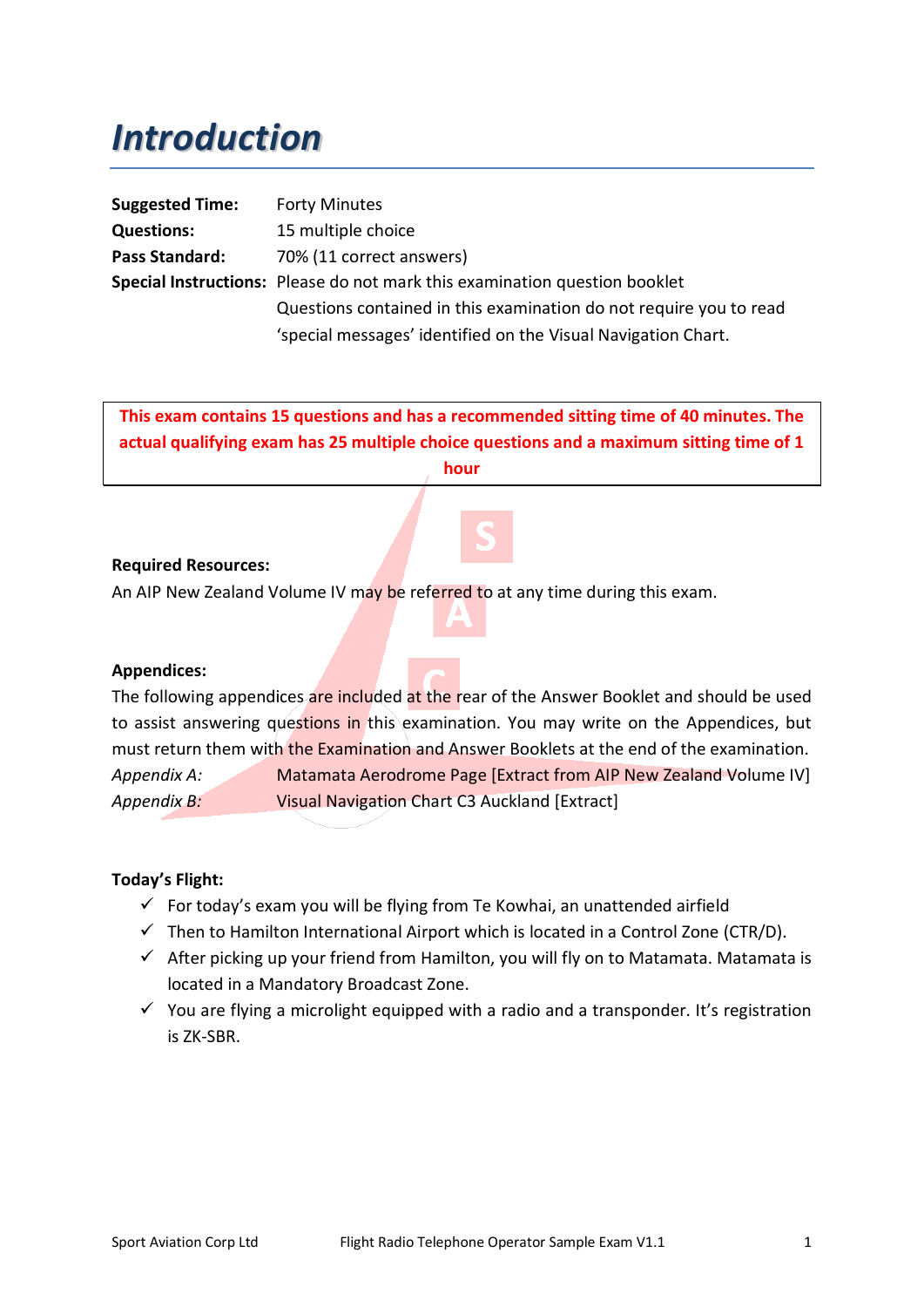# *Examination Questions*

#### **1. You start up at Te Kowhai and are ready to broadcast your taxi intentions. There is another aircraft broadcasting a call at a nearby airfield. What should you do?**

- A) Wait for the other aircraft to complete its radio call before broadcasting your own
- B) Adjust the squelch until you cannot hear the other radio call, then broadcast your own
- C) Broadcast your radio call, local traffic will hear your call as it is the closest
- D) Taxi without broadcasting a call, but be sure to broadcast a call before taking off

#### **2. Which of the following calls should you make to announce your taxi intentions?**

- A) Te Kowhai Traffic, Sierra Bravo Romeo is taxiing runway five
- B) Te Kowhai Traffic, Sierra Bravo Romeo is taxiing runway zero-five
- C) Sierra Bravo Romeo is taxiing to runway zero-five at Te Kowhai
- D) Sierra Bravo Romeo is taxiing runway zero-five



- A) Contact the Hamilton ATIS Controller and ask for weather and a radio check
- B) Contact Christchurch FISCOM and ask for weather and local conditions
- C) Tune to the Hamilton ATIS and listen for weather and local conditions
- D) Tune to the Hamilton ATIS and click your transmitter four times to activate the automated broadcast

**4. After obtaining the local conditions and QNH, you need to tune your radio to the appropriate frequency to request a clearance. Which frequency should you use to contact Hamilton Tower?**

- A) 114.00
- B) 122.90
- C) 125.90
- D) 128.60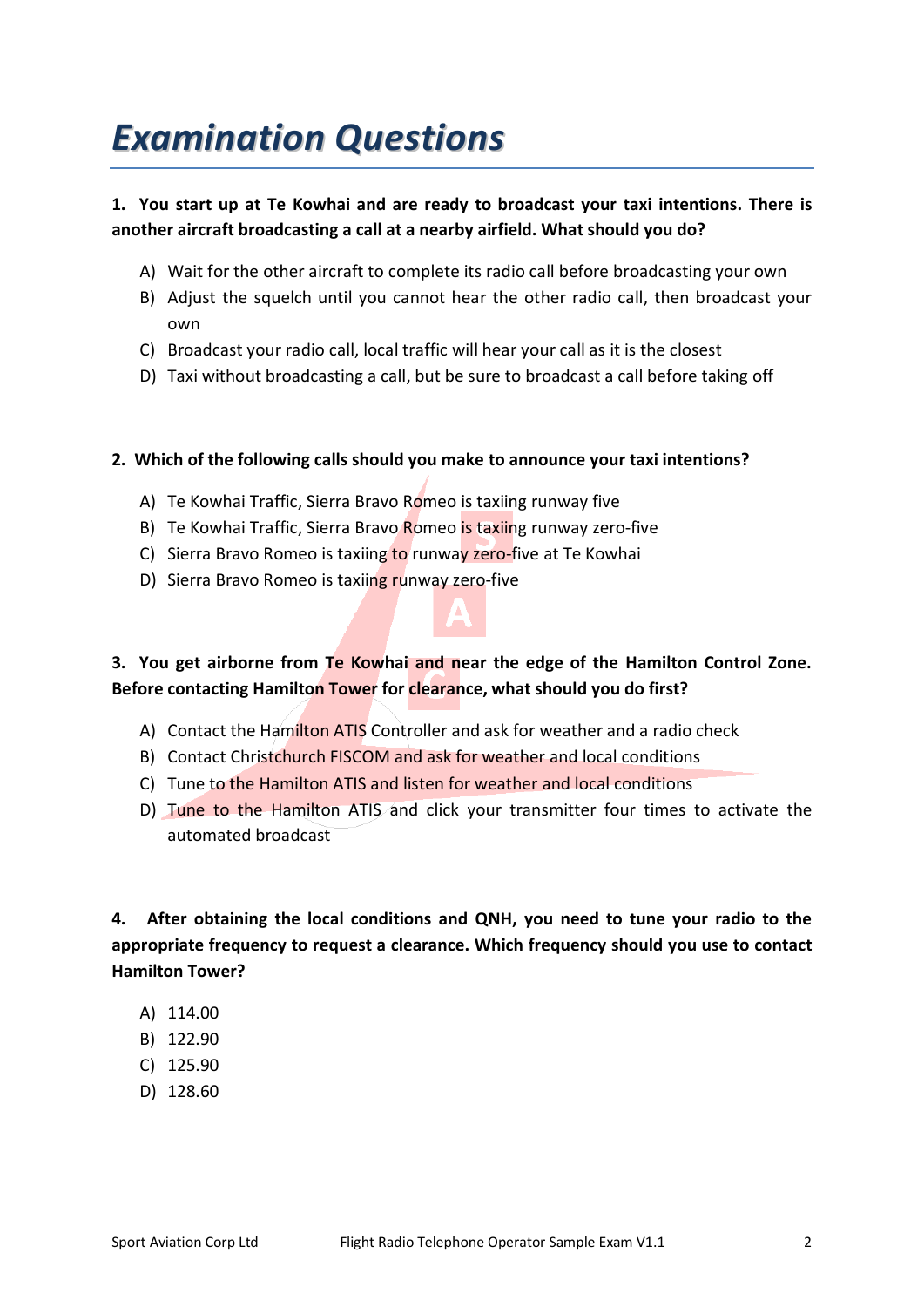#### **5. After tuning your radio to the correct frequency, you are ready to make contact with Hamilton Tower. How should you do this?**

- A) Hamilton Tower, how do you read Sierra Bravo Romeo
- B) Hamilton Tower, Sierra Bravo Romeo
- C) Sierra Bravo Romeo to Hamilton Tower
- D) Hamilton Tower, Sierra Bravo Romeo is 3nm north-west of Temple View at 1,500 feet request entry clearance, 2 POB, in receipt of India 1022

#### **6. The Tower replies** *Sierra Bravo Romeo, Standby***. What action should you take in response to this instruction?**

- A) Read back the instruction, "Hamilton Tower, Sierra Bravo Romeo is Standing by"
- B) Turn your transponder on to Standby and push the IDENT button
- C) Turn your transponder on to Standby and wait for the controller to respond
- D) Say nothing, remain clear of controlled airspace, and wait for the controller to contact you back

### **7. A few moments later you get cleared to enter the zone at Temple View. Temple View is marked on the map by a blue line and diamond symbol. What does this symbol indicate?**

- A) A mast or tall building which poses a hazard to air navigation
- B) An area where kites and mode aircraft are flown
- C) A visual reporting point, identified from the air by a large, prominent building located to the south-east of a township. It is used to aid navigation and position reporting
- D) A navigation beacon used by IFR aircraft

### **8. Also in the Control Zone is a vintage biplane. It doesn't have a radio, so the Tower uses light signals to communicate with it. The tower displays a series of green flashing lights. What does this instruct the vintage biplane to do?**

- A) Return to the aerodrome for landing, follow the active circuit and land
- B) Return to the aerodrome for landing, clearance to land will be given later
- C) Cleared to land
- D) Danger, be on the alert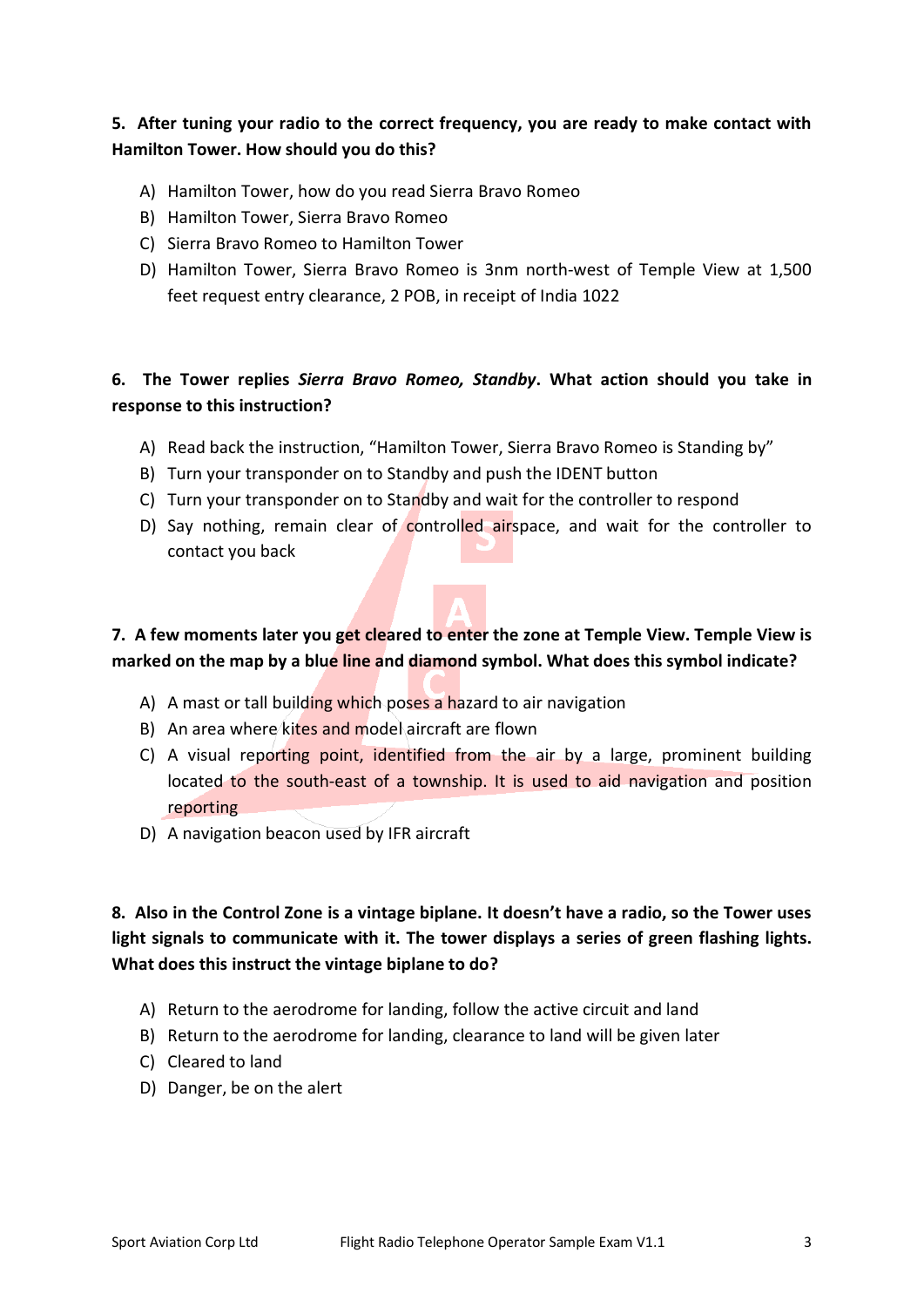**9. After stopping at Hamilton, you are ready to leave for Matamata. After starting up and using the ATIS facility, you contact the tower. The tower replies "Sierra Bravo Romeo, Hamilton Tower." How would you request a taxi clearance now?**

- A) Hamilton Tower, Sierra Bravo Romeo requests taxi clearance, vacating east, 2 POB, in receipt of Juliet 1022.
- B) Sierra Bravo Romeo requests taxi clearance, vacating east, 2 POB, in receipt of Juliet 1022.
- C) Sierra Bravo Romeo requests taxi clearance
- D) Sierra Bravo Romeo is taxiing Runway 18

**10. After completing take off checks and reporting ready, the Tower issues the following clearance: "***Sierra Bravo Romeo, line up Runway 18, after take-off, leave the zone to the East 1,500 feet or below"***. After correctly reading this clearance back, what should you do?**

- A) Line up on runway 18 and take off, vacate the zone at 1,500 feet or below
- B) Line up on runway 18 and wait for a take off clearance
- C) Ask for take off clearance, as the controller seems to have forgotten to issue you one
- D) Taxi to the edge of the runway and be ready to take off, only enter the runway once you have a take off clearance

**11. Immediately before you take off, you should squawk the appropriate transponder**  code, and turn it on to Mode C/Alt. What code should a private, fixed wing aeroplane **normally use?**

- A) 1200
- B) 1400
- C) 2000
- D) 7700

**12. You get clear of the zone, and are now ready to broadcast calls to join the circuit at Matamata. On which frequency should you broadcast these calls?**

- A) 118.80
- B) 119.10
- C) 120.00
- D) 125.30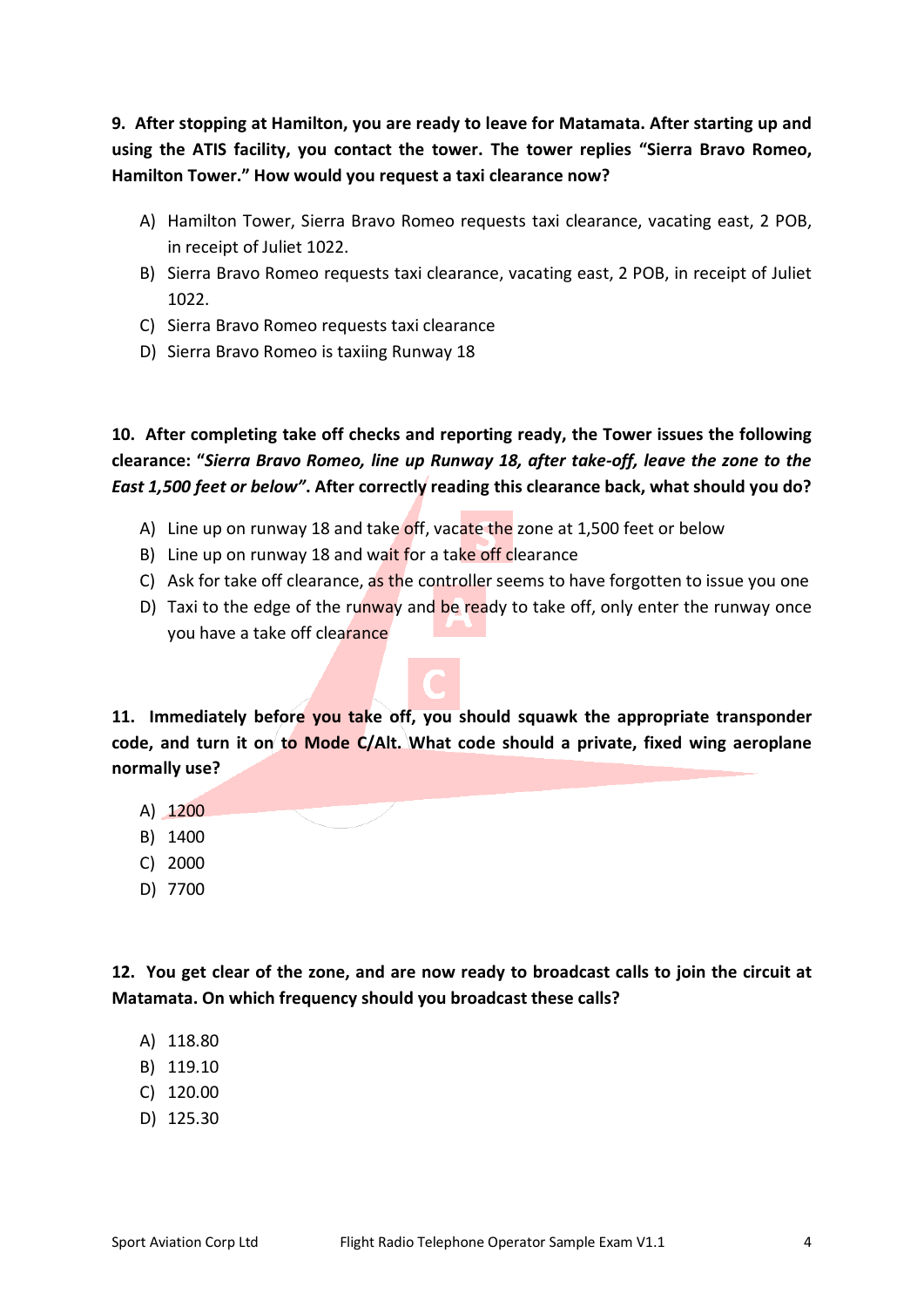#### **13. Radio procedure can vary depending on the type of airspace you are operating in. Matamata Airfield is located inside what sort of airspace?**

- A) Mandatory Broadcast Zone
- B) Common Frequency Zone
- C) General Aviation Area
- D) Danger Zone

#### **14. Which of the following calls should you broadcast to announce your intentions to join at Matamata Airfield?**

- A) Sierra Bravo Romeo is joining overhead, presently 5 miles west at 2,000 feet
- B) Sierra Bravo Romeo is 5 miles west at 2,000 feet, making a standard overhead rejoin
- C) Matamata Traffic, Sierra Bravo Romeo is 5 miles west at 2,000 feet, joining overhead
- D) Matamata Traffic, Sierra Bravo Romeo is 5 miles west, joining overhead shortly. Is there any other traffic?

### **15. You are now overhead Matamata Airfield for a standard overhead rejoin, other aircraft are using Runway 28. What radio call should you broadcast to join the circuit?**

- A) Matamata Traffic, Sierra Bravo Romeo is joining overhead
- B) Matamata Traffic, Sierra Bravo Romeo is overhead, descending non traffic side to join downwind Runway 28
- C) Matamata Traffic, Sierra Bravo Romeo, overhead, joining Runway 28
- D) Sierra Bravo Romeo is overhead, joining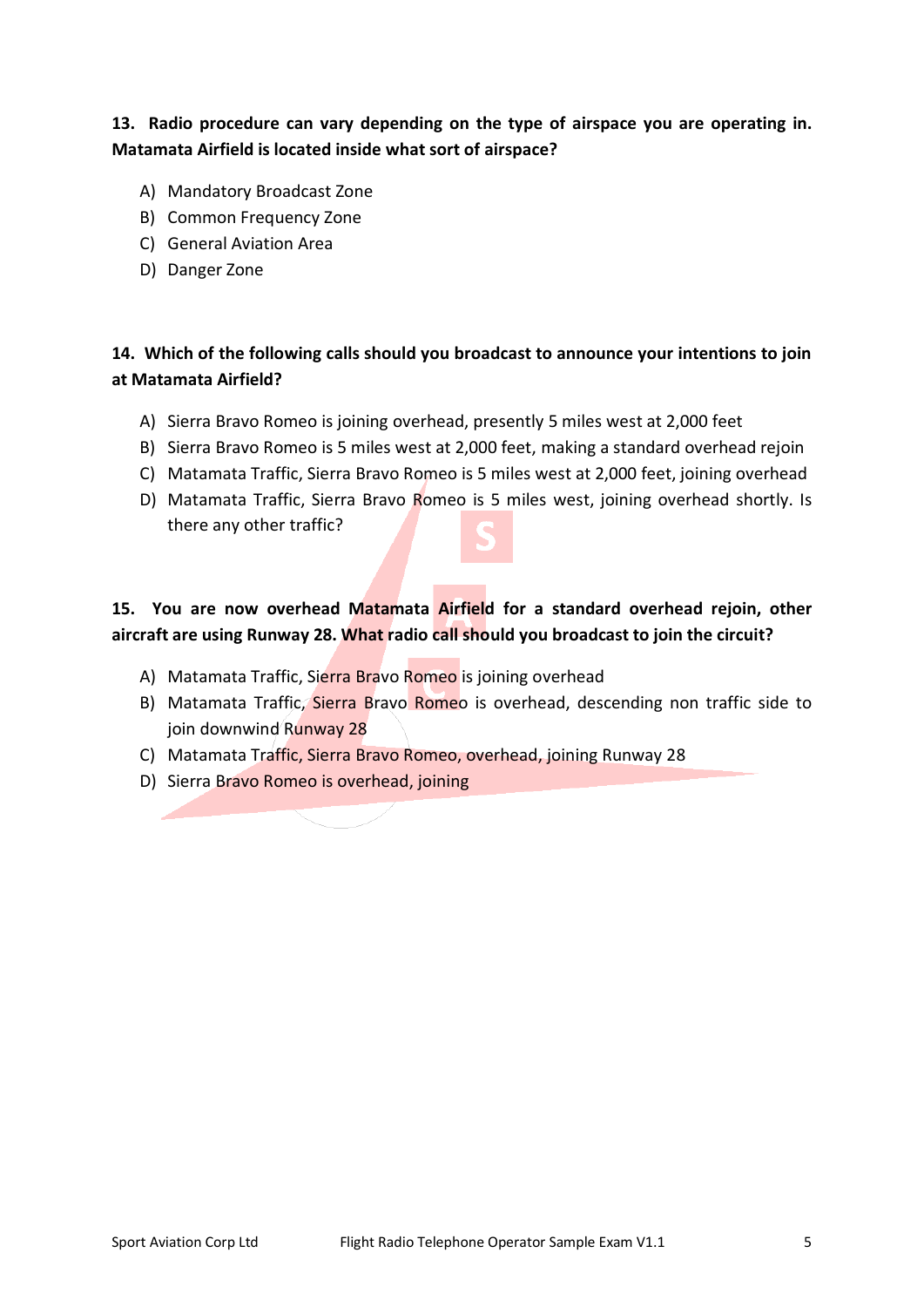

**Answer Booklet**

**Sample Examination**

**Sport Aviation Corp Ltd** A CAA Certified Part 149 Organisation

www.sportflying.co.nz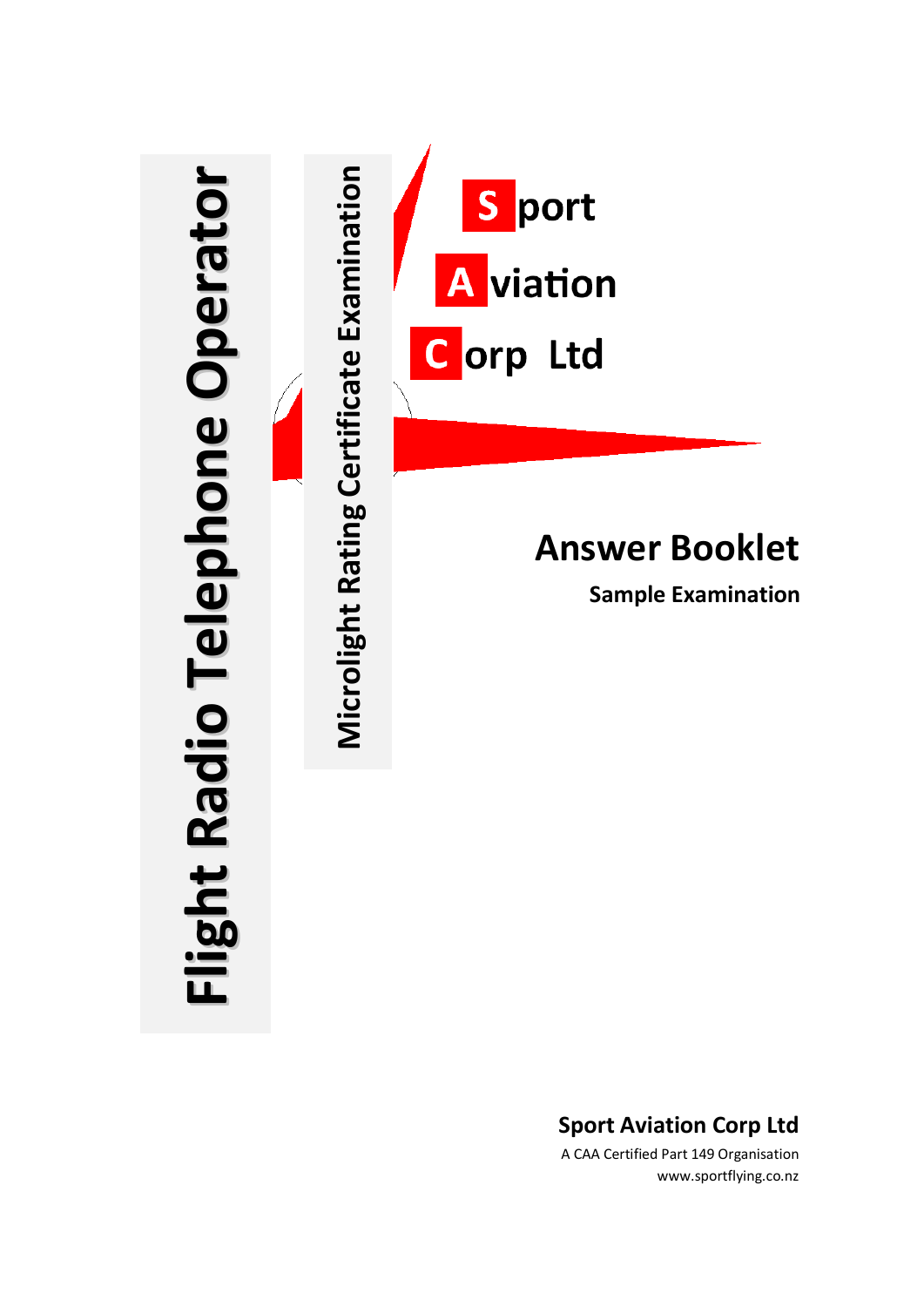## *Instructions*

**Please read the following instructions and sign below before commencing the examination. Time taken completing this page is not included in the allocated time for the examination.**

**This exam contains 15 questions and has a recommended sitting time of 40 minutes. The actual qualifying exam has 25 multiple choice questions and a maximum sitting time of 1 hour**

The maximum recommended time is forty minutes. There is no additional reading time allocated at the start of the examination.

Applicants should answer all fifteen questions. All questions are 'multiple choice'. Read the question and select the correct answer. Indicate your choice of answer by placing a  $\star$  in the appropriate box on the next page of this Answer Booklet.

Please use a blue or black ink pen. The required pass standard is 70% which requires you to correctly answer at least 11 questions. Applicants will be notified of their result in writing.

At the end of this examination, please hand this completed Answer Booklet, including all appendices with your Examination Question Booklet to the supervisor. Please do not mark or write on the Examination Question Booklet. Failure to return all these documents will result in your examination grade being withheld. The Examination Question Booklet and Answer Booklet are the property of Sport Aviation Corp Limited, and are protected by copyright.

During this examination, you may not communicate with any other persons except the examination supervisor, copy from another applicant, refer to unauthorised material, or remove any examination material from this room. You may refer to an AIP NZ Volume IV at any time during this examination.

By signing below, you agree to abide by the examination instructions detailed above. It is an offence to breach these instructions under CAR Part 61.19 and sanctions are enforceable for such breaches.

**Signature:**  $\blacksquare$ 

| Date: |  |
|-------|--|
|       |  |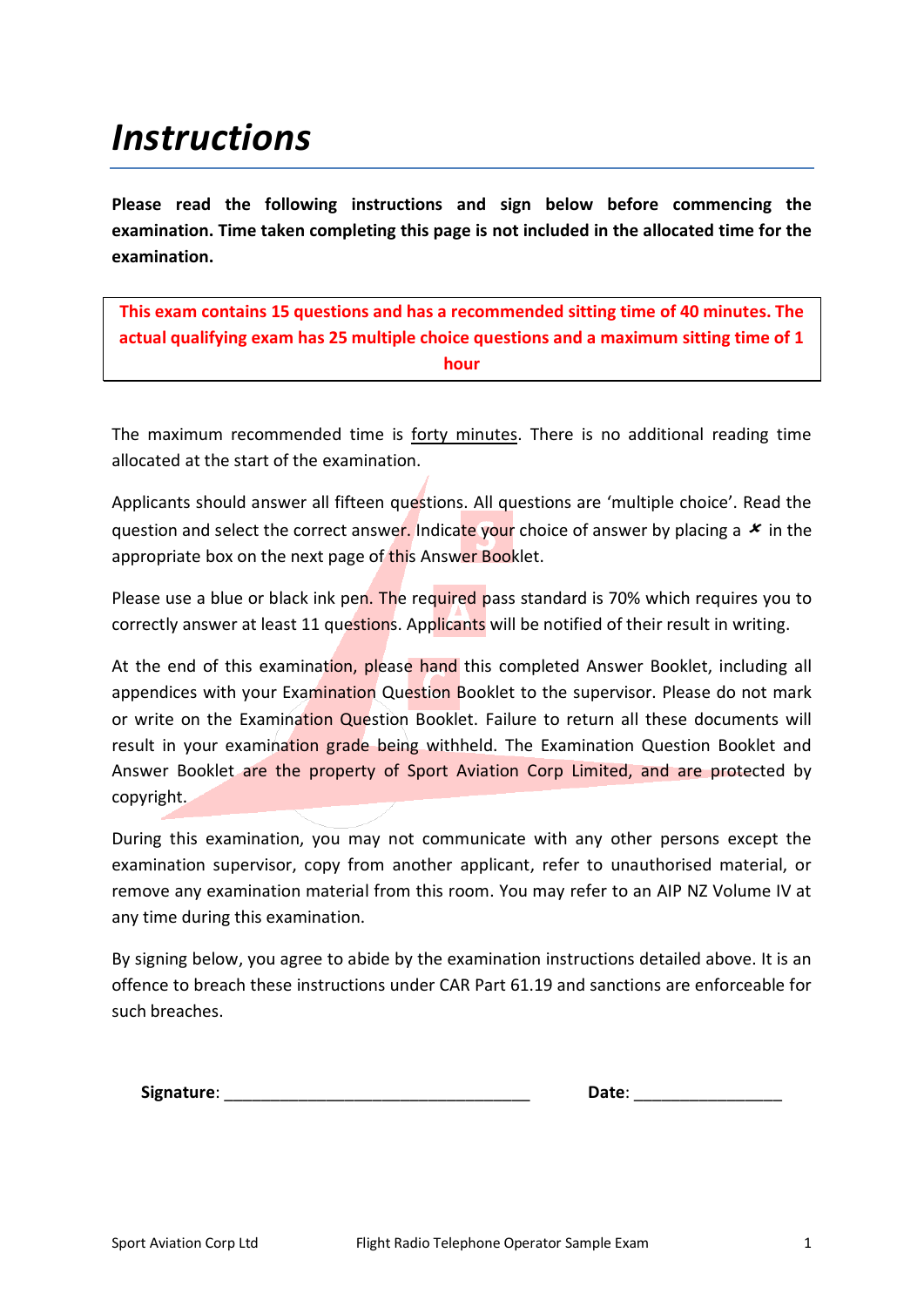## *Answer Sheet*

|                           | <u>A</u> | $\underline{\mathbf{B}}$ | $\overline{\mathsf{C}}$ | <u>D</u> |                             |
|---------------------------|----------|--------------------------|-------------------------|----------|-----------------------------|
| <b>Question One</b>       |          |                          |                         |          |                             |
| <b>Question Two</b>       |          |                          |                         |          | <b>Administration Use</b>   |
| <b>Question Three</b>     |          |                          |                         |          | Name:                       |
| <b>Question Four</b>      |          |                          |                         |          |                             |
| <b>Question Five</b>      |          |                          |                         |          |                             |
| <b>Question Six</b>       |          |                          |                         |          | <b>SAC Client ID:</b>       |
| <b>Question Seven</b>     |          |                          |                         |          |                             |
| <b>Question Eight</b>     |          |                          |                         |          |                             |
| <b>Question Nine</b>      |          |                          |                         |          | <b>Examination Subject:</b> |
| <b>Question Ten</b>       |          |                          |                         |          | <b>Flight Radio</b>         |
| <b>Question Eleven</b>    |          |                          |                         |          |                             |
| <b>Question Twelve</b>    |          |                          |                         |          | Paper Version:              |
| <b>Question Thirteen</b>  |          |                          |                         |          | Sample                      |
| <b>Question Fourteen</b>  |          |                          |                         |          |                             |
| <b>Question Fifteen</b>   |          |                          |                         |          | Marker's Name:              |
| <b>Question Sixteen</b>   |          |                          |                         |          |                             |
| <b>Question Seventeen</b> |          |                          |                         |          |                             |
| <b>Question Eighteen</b>  |          |                          |                         |          | <b>Answers Correct:</b>     |
| <b>Question Nineteen</b>  |          |                          |                         |          |                             |
| <b>Question Twenty</b>    |          |                          |                         |          |                             |
| Question Twenty-One       |          |                          |                         |          | Result:                     |
| Question Twenty-Two       |          |                          |                         |          | PASS<br><b>RESIT</b>        |
| Question Twenty-Three     |          |                          |                         |          |                             |
| Question Twenty-Four      |          |                          |                         |          |                             |
| Question Twenty-Five      |          |                          |                         |          |                             |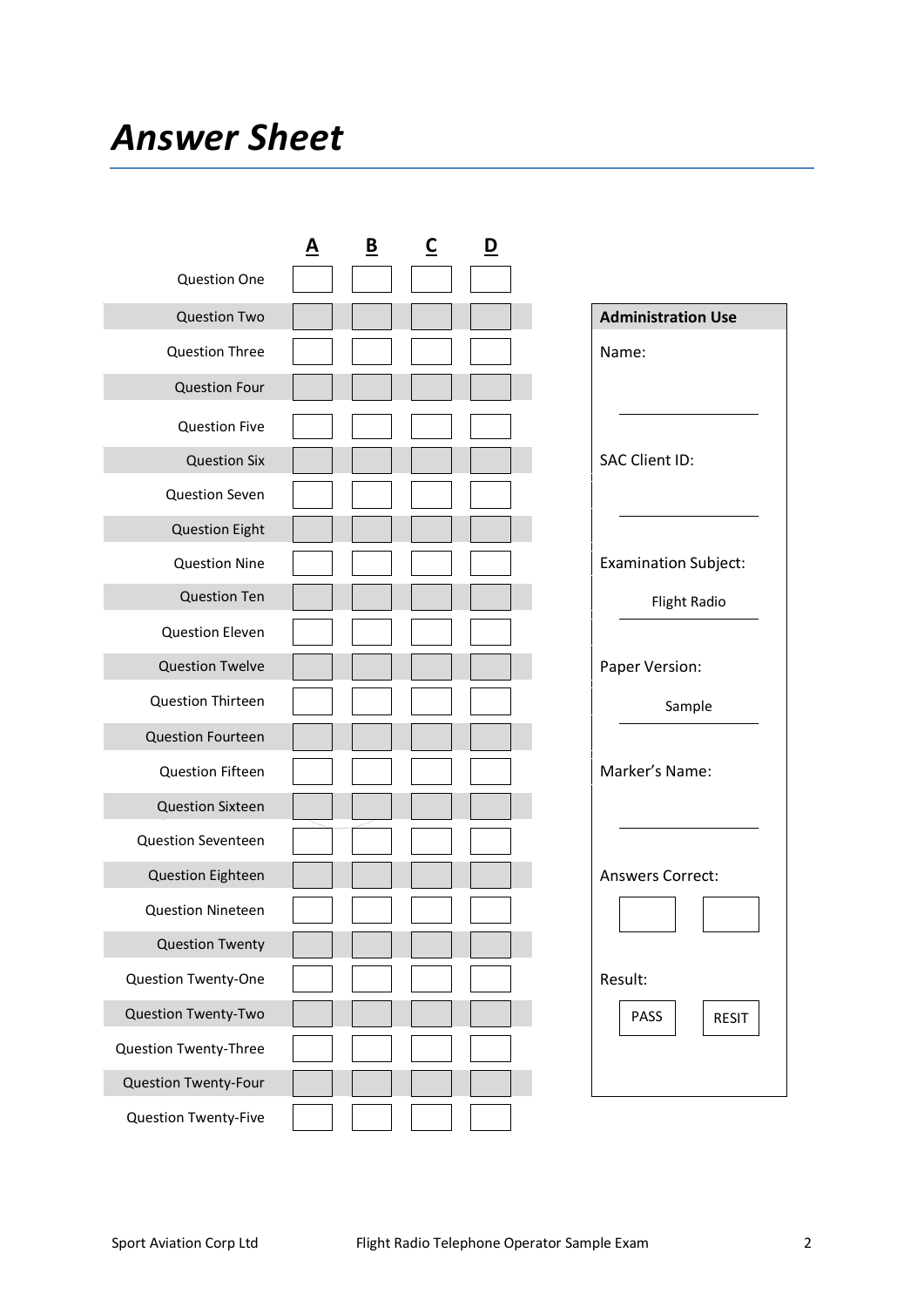

### *Appendix A: Matamata Aerodrome Page from AIP New Zealand Volume IV [Extract]*